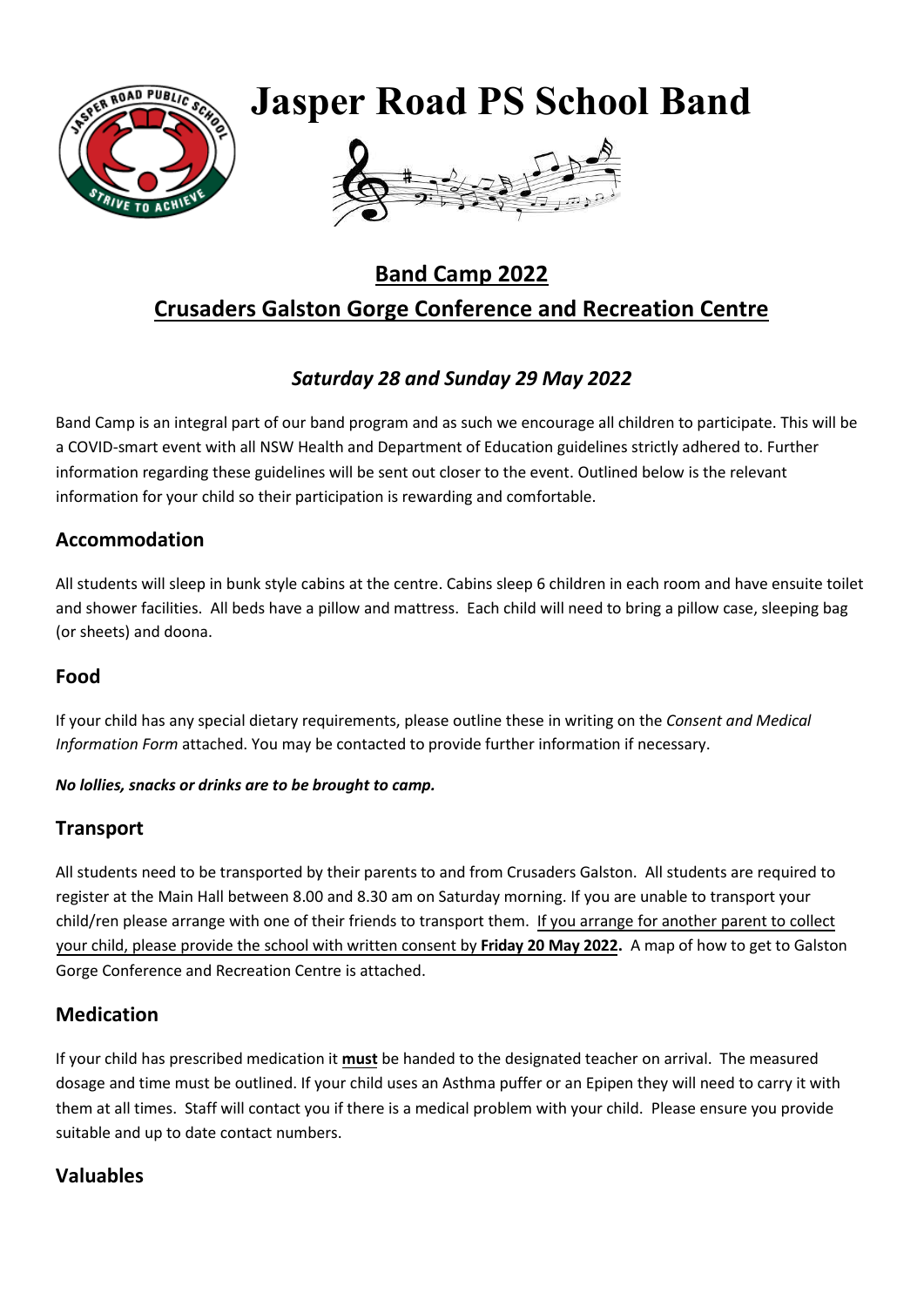MP3 players, mobile phones, smart watches and hand held games are **not permitted** at camp. If your child wishes to bring an inexpensive camera, it is their responsibility. No money is needed.

#### **Free Time**

During these times the children will be supervised by staff and will be involved in outdoor activities and/or indoor games.

#### **Emergency contact**

If you need to contact any parent, teacher or child at the camp during the weekend, please call Crusaders Galston Gorge Conference and Recreation Centre on 9188 9762 for emergency only.

### **Sunday Afternoon Concert**

Where COVID-smart, as the final event of the weekend, we invite parents to arrive by **1pm** to listen to the music the bands have been preparing over the weekend. The children work hard on these pieces so it would be greatly appreciated if parents could remain until all bands have finished playing. After the concert and when all equipment has been packed away you can take your child home (approx. 3pm).

#### **Location**

**Crusaders Galston Gorge Conference and Recreation Centre, 8 Crusader Road Galston NSW 2159**.

Galston is about a 30 minute drive north from Jasper Road Public School.

# **\*Please complete all forms and return to the Band Box in the school library by Friday 25 March 2022. Any further enquires can be directed to The Band Camp Coordinator via email to bandatjasperroad@hotmail.com.**

**NB:** If your child is arriving late to band camp or leaving early could you please inform the school in writing by

**Friday 29 April 2022,** as special arrangements may be needed.

Regards,

The Jasper Road Public School Band Committee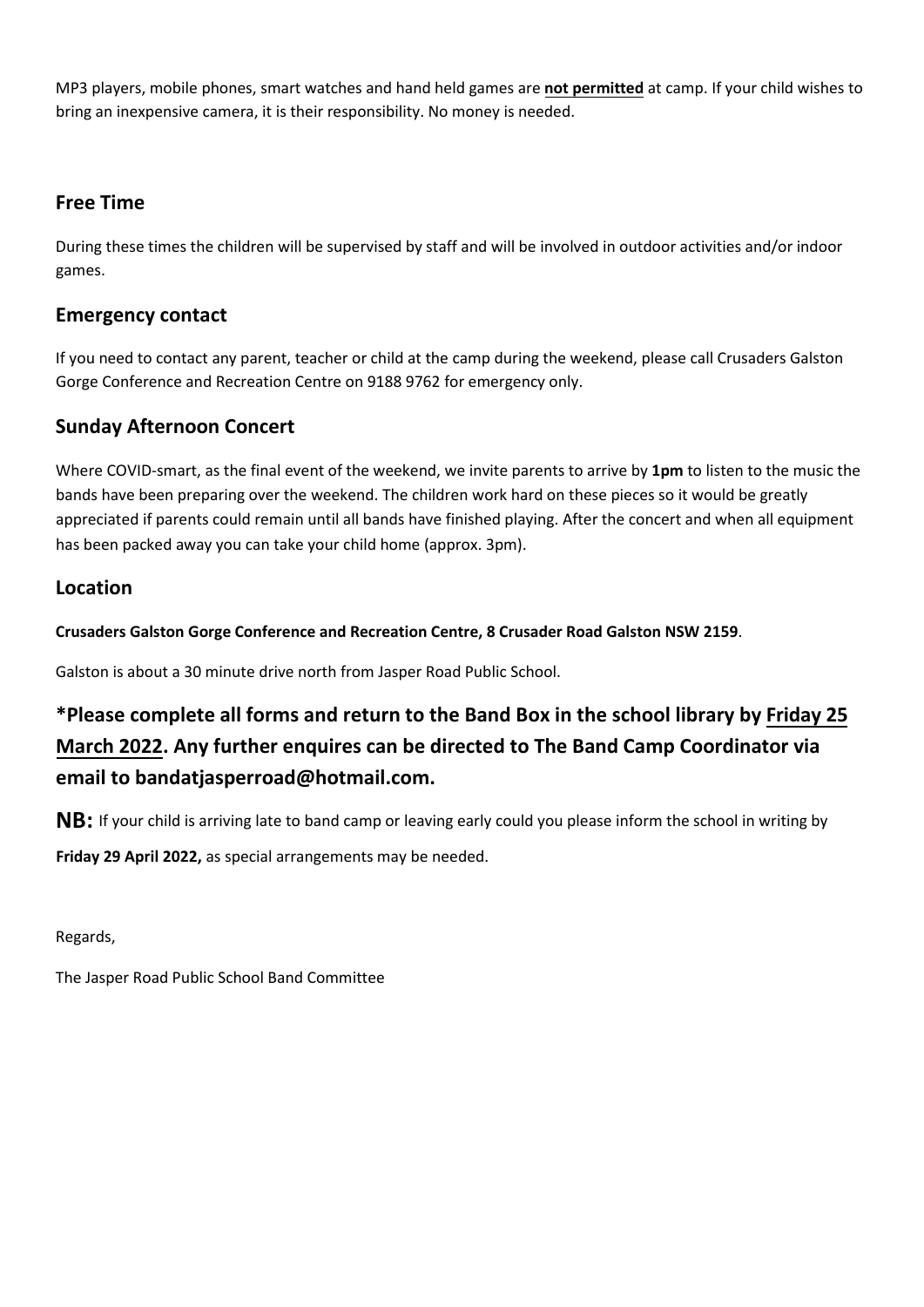### **Requirements for Camp**

- Small overnight bag
- Own toiletries including bath towel
- Pillowcase and sheet to cover mattress
- Sleeping Bag or top sheet and doona (pillow provided)
- Pyjamas or sleeping tracksuit.
- Change of clothes. Please do not send "good" clothes.
- Reading book and note book. **A pencil is essential**.
- Comfort toy if needed.
- A raincoat or rain cape.
- Warm jacket.
- An extra pair of track shoes in case of wet weather.
- **BAND UNIFORM** -black socks, black school shoes, black trousers. All students who have band shirts please ensure they are brought to camp having been laundered. Students will be reissued with an appropriately sized shirt at camp prior to the Sunday concert. Beginner band students will receive their band shirt at this time.
- Lip balm and a refillable water bottle.
- **FOLDER** with practice music. Please make sure this is named. All students will need an A4 plastic display folder to hold their sheet music and to have their camp timetable.
- **INSTRUMENT** make sure it is ready to play and you have spare reeds, cleaning cloths and oil.
- **FOLDING MUSIC STAND**. **labelled with your child's name.**
- All personal items need to be clearly labelled.

#### **Crusaders Galston Gorge Conference & Recreation Centre - 8 Crusader Road, Galston, NSW 2159**

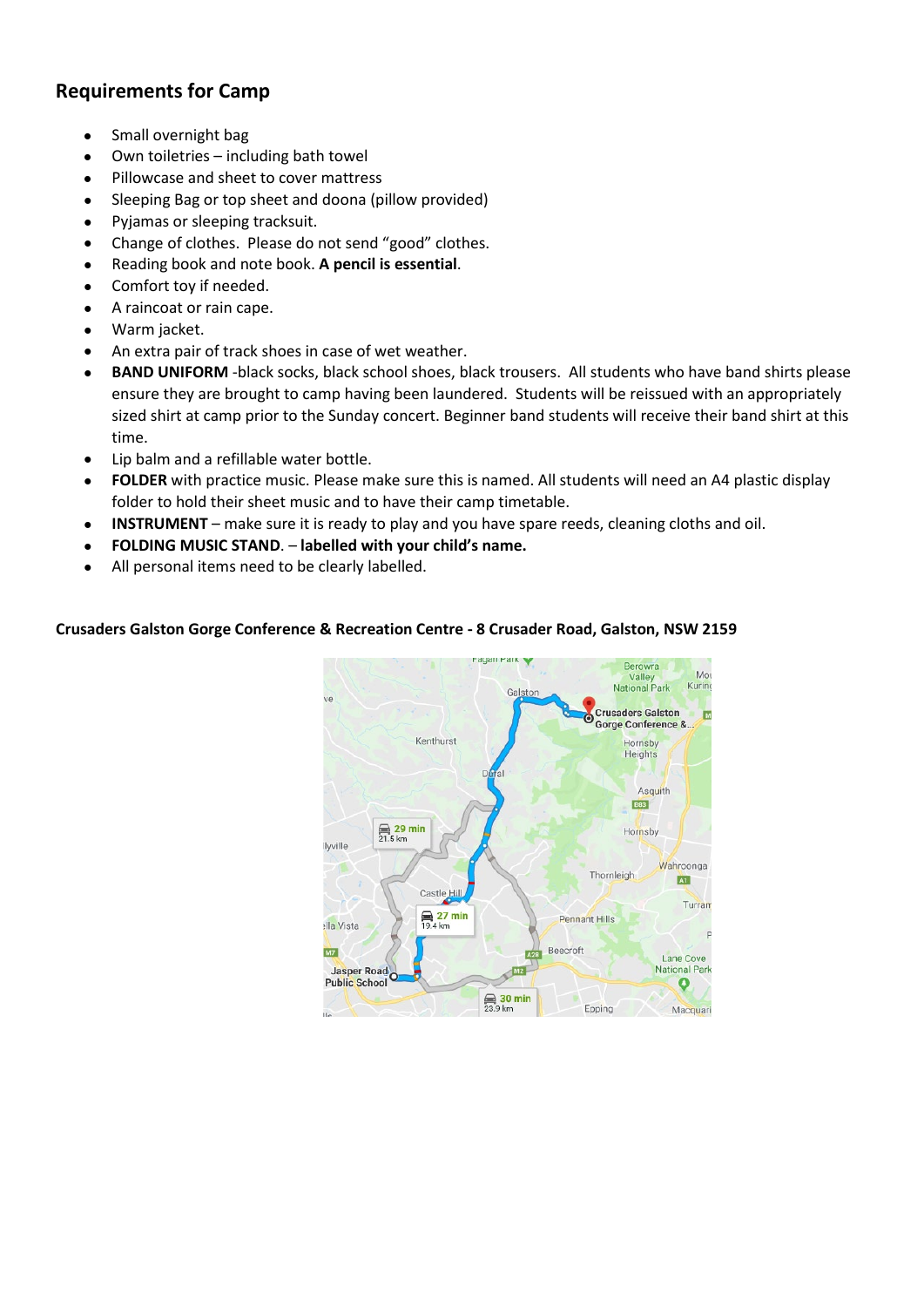

# **Jasper Road Public School**

## **Consent and medical information Form**

## **Crusaders' Galson Gorge Conference & Recreation Centre**

#### *Saturday 28 and Sunday 29 May 2022*

| <b>Child's Personal Details</b>                                        |         |  |                    |                           |  |  |  |
|------------------------------------------------------------------------|---------|--|--------------------|---------------------------|--|--|--|
| Name                                                                   |         |  |                    | Date of Birth             |  |  |  |
| Address                                                                |         |  |                    | Male/Female               |  |  |  |
|                                                                        |         |  |                    |                           |  |  |  |
| <b>Parent's Emergency Contact details</b>                              |         |  |                    |                           |  |  |  |
| Name                                                                   |         |  |                    |                           |  |  |  |
| Relationship                                                           |         |  |                    |                           |  |  |  |
| Phone numbers                                                          | Work:   |  |                    | Home:                     |  |  |  |
|                                                                        | Mobile: |  | Other:             |                           |  |  |  |
| Medicare No.                                                           |         |  |                    | Exp date / No. on<br>card |  |  |  |
| Private Fund                                                           |         |  |                    | Memb. No.                 |  |  |  |
| <b>Medical History</b>                                                 |         |  |                    |                           |  |  |  |
| Please tick if your child suffers from any of the following conditions |         |  |                    |                           |  |  |  |
| <b>Bed wetting</b>                                                     |         |  | Allergic reactions |                           |  |  |  |
| Dizzy spells, blackouts, fits                                          |         |  | Sleepwalking       |                           |  |  |  |
| <b>Diabetes</b>                                                        |         |  | Migraine           |                           |  |  |  |
| Heart condition                                                        |         |  | Asthma             |                           |  |  |  |
| Requires parental contact to settle for sleep                          |         |  | Other              |                           |  |  |  |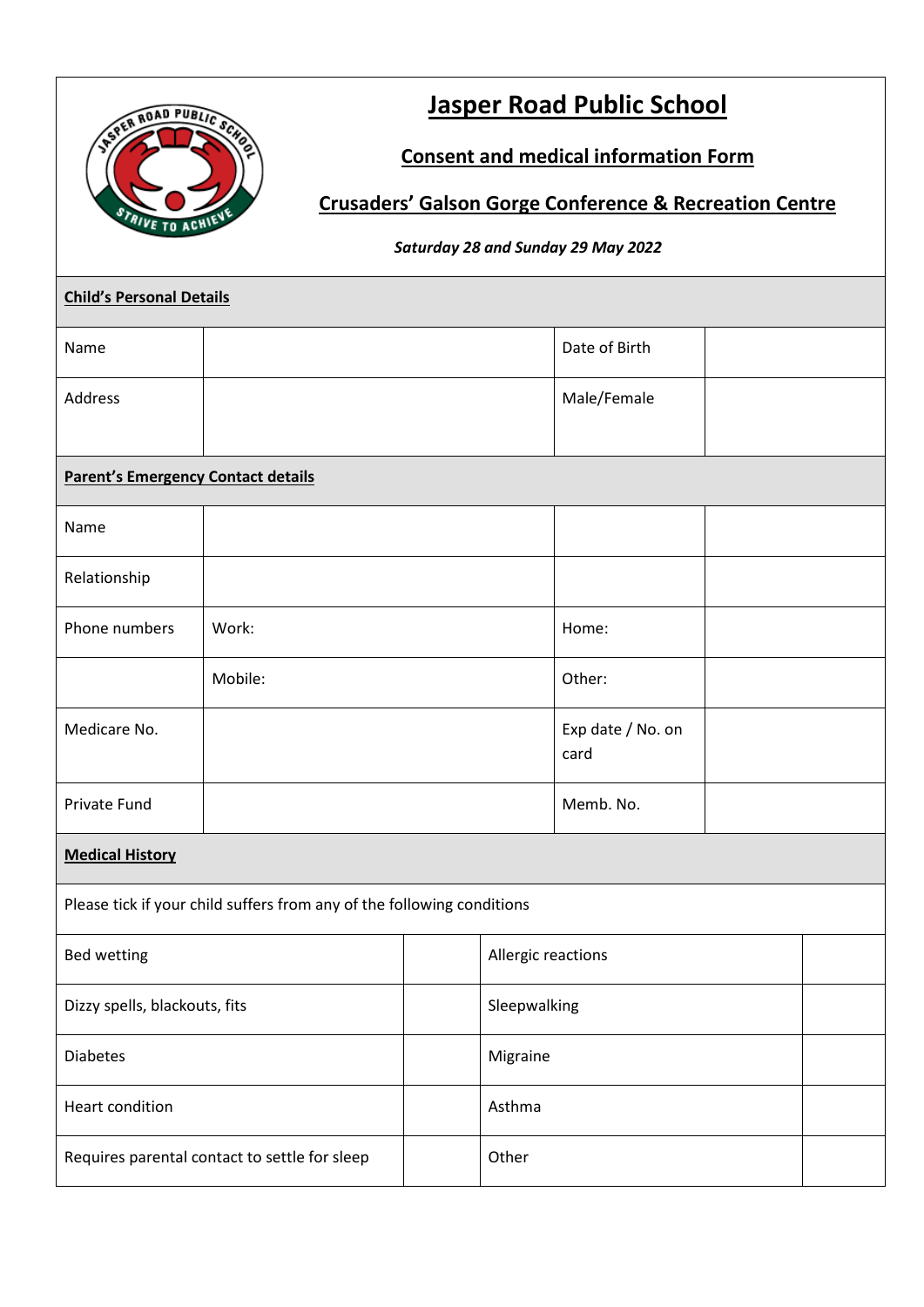| If yes, give details                                                                                                                                                                                                                                                                                                                                       |  |  |  |  |  |  |  |
|------------------------------------------------------------------------------------------------------------------------------------------------------------------------------------------------------------------------------------------------------------------------------------------------------------------------------------------------------------|--|--|--|--|--|--|--|
|                                                                                                                                                                                                                                                                                                                                                            |  |  |  |  |  |  |  |
| Please tick if your child is taking any mixture, tablets or any other form of medicine at present                                                                                                                                                                                                                                                          |  |  |  |  |  |  |  |
| If the answer is yes, please provide the details on the back of this form.                                                                                                                                                                                                                                                                                 |  |  |  |  |  |  |  |
| What year was your child's most recent Diphtheria Tetanus Toxoid injection?                                                                                                                                                                                                                                                                                |  |  |  |  |  |  |  |
| Please circle if your child has any special dietary requirements - Gluten Free Vegetarian<br>Food Allergy<br>Halal                                                                                                                                                                                                                                         |  |  |  |  |  |  |  |
| Please specify requirements:                                                                                                                                                                                                                                                                                                                               |  |  |  |  |  |  |  |
|                                                                                                                                                                                                                                                                                                                                                            |  |  |  |  |  |  |  |
| Please tick if your child has any social condition that may require attention on the camp                                                                                                                                                                                                                                                                  |  |  |  |  |  |  |  |
| If ticked, please specify requirements                                                                                                                                                                                                                                                                                                                     |  |  |  |  |  |  |  |
|                                                                                                                                                                                                                                                                                                                                                            |  |  |  |  |  |  |  |
| Important note:                                                                                                                                                                                                                                                                                                                                            |  |  |  |  |  |  |  |
|                                                                                                                                                                                                                                                                                                                                                            |  |  |  |  |  |  |  |
| Medication brought on the camp should have the child's name, dosage and dosage times clearly marked.                                                                                                                                                                                                                                                       |  |  |  |  |  |  |  |
| <b>Parent's or Guardian's Consent</b>                                                                                                                                                                                                                                                                                                                      |  |  |  |  |  |  |  |
| 28 and Sunday 29 May 2022 at Crusaders' Galston Gorge Conference & Recreation Centre. In the event of an<br>accident or illness, I authorise the teacher, on my behalf, to obtain medical assistance as my child may require. I also<br>undertake to pay medical fees and or costs of drugs, which may be incurred while my child is attending the camp. I |  |  |  |  |  |  |  |
| agree to pay the band camp fee, which will be paid as part of the ongoing band fees paid in Semester 1.                                                                                                                                                                                                                                                    |  |  |  |  |  |  |  |
|                                                                                                                                                                                                                                                                                                                                                            |  |  |  |  |  |  |  |
| Performing Band<br>Band:<br>Beginner<br>Concert Band                                                                                                                                                                                                                                                                                                       |  |  |  |  |  |  |  |
|                                                                                                                                                                                                                                                                                                                                                            |  |  |  |  |  |  |  |
| <b>Dormitory allocation preference</b>                                                                                                                                                                                                                                                                                                                     |  |  |  |  |  |  |  |
| My child would like to share a dormitory with the following band members of the same sex:                                                                                                                                                                                                                                                                  |  |  |  |  |  |  |  |
|                                                                                                                                                                                                                                                                                                                                                            |  |  |  |  |  |  |  |
|                                                                                                                                                                                                                                                                                                                                                            |  |  |  |  |  |  |  |
|                                                                                                                                                                                                                                                                                                                                                            |  |  |  |  |  |  |  |